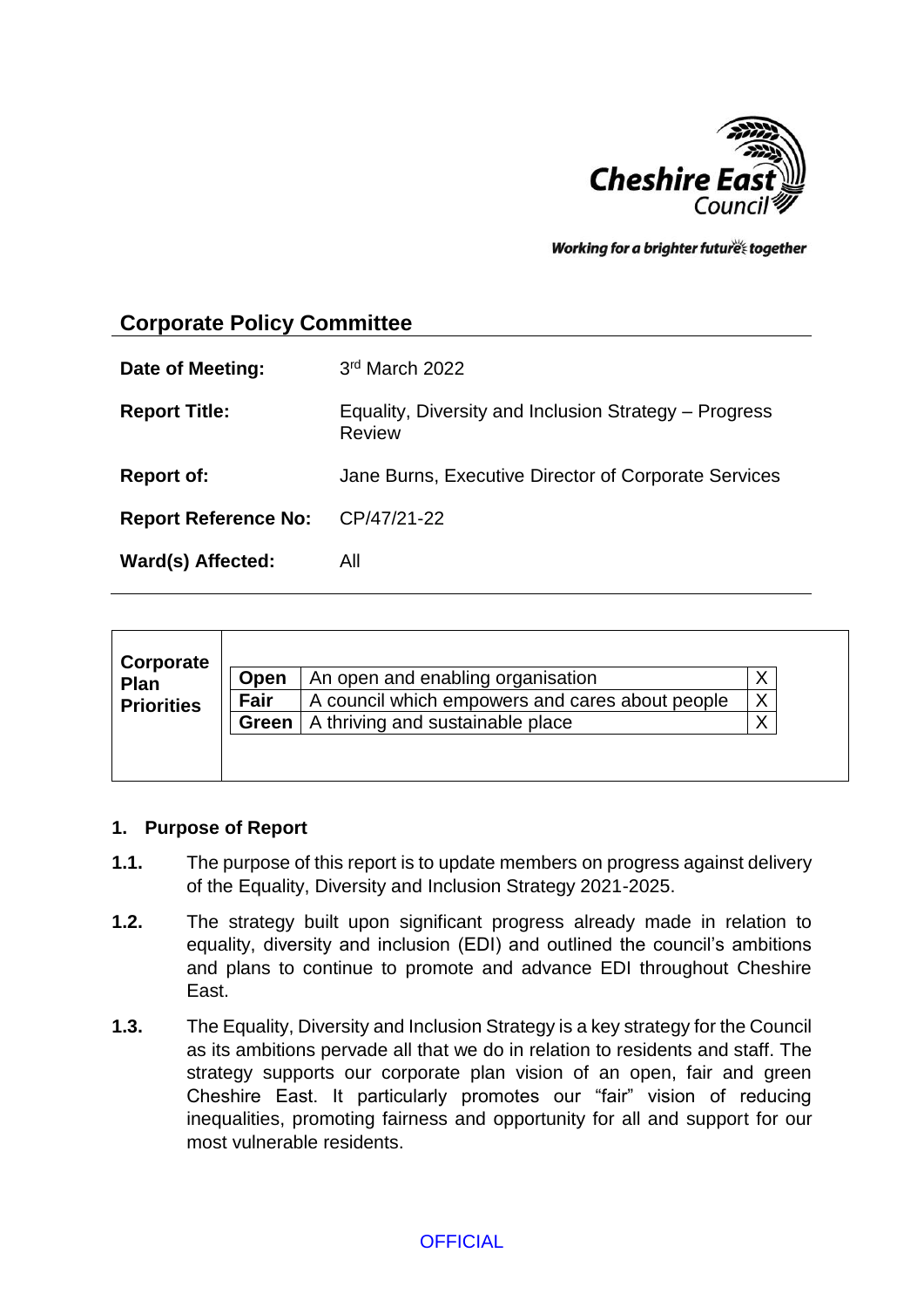# **2. Executive Summary**

- **2.1** Progress has been made to implement the Equality, Diversity, and Inclusion strategy during 2020/21. The accompanying action plan contains 29 actions, 5 of these have been achieved (17%), 15 (52%) of these have been partially achieved and 9 (31%) have not yet been progressed.
- **2.2** Progress has been slower than anticipated due to the ongoing response to the coronavirus pandemic, impacting on the available resource to drive the strategy. A new Director in place to oversee the strategy, together with more available resource will ensure that the strategy can achieve its aims over the next three years.

## **3. Recommendation**

**3.1.** The Committee is asked to note progress in delivering the Equality, Diversity and Inclusion Strategy and highlight any areas of risk, challenge and good practice.

## **4. Reasons for Recommendations**

**4.1.** The EDI strategy outlined our ambitions to reduce inequalities and promote fairness for all and supports achievement of our Corporate Plan. Oversight of progress of implementation of the objectives of the strategy is part of the Council's commitment to openness and transparency.

## **5. Other Options Considered**

**5.1.** Not applicable.

## **6. Background**

- **6.1.** The Equality, Diversity and Inclusion Strategy was approved in April 2021 by the former Cabinet. It sets out refreshed ambition and objectives as part of the duty to comply with the Equality Act 2010 and to improve public services for everyone. The strategy set the vision to ensure that Cheshire East is an area of equal opportunity where everyone has a fair chance, and people from all backgrounds take part in community life.
- **6.2.** The EDI strategy sets out five key objectives, which are:
	- $\bullet$  Include listen and involve all voices;
	- $\bullet$  Inspire celebrate and promote diversity and the positive opportunities it brings;
	- Integrate deliver and promote accessible services for all; and
	- Inform empower people to respectfully challenge discriminatory and poor behaviour
	- Impact support and deliver meaningful change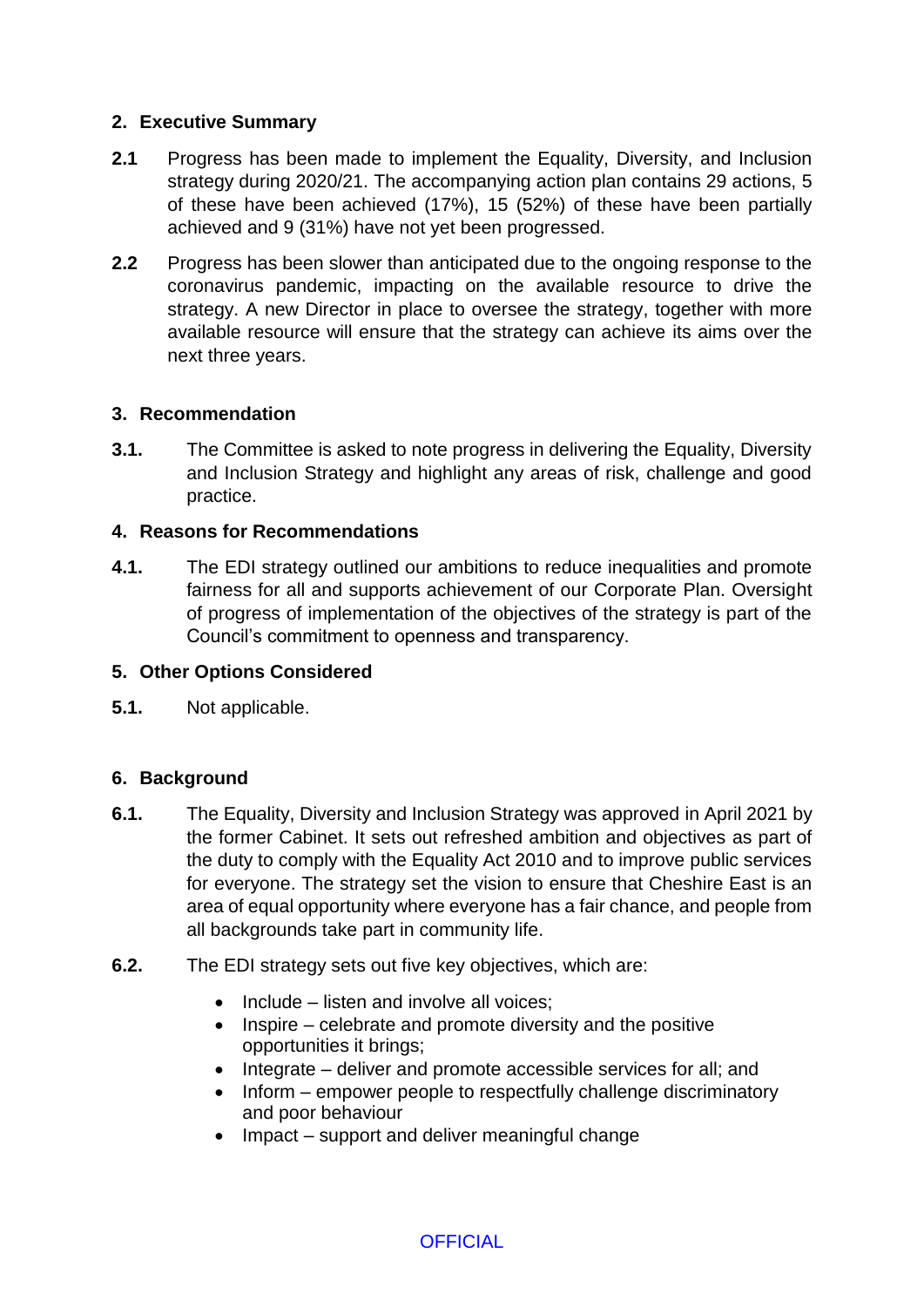- **6.3.** A workplan was developed to document the key actions proposed to deliver the ambitions of the plan. The plan has been led collectively from officers across the council. Progress against the plan has been considered by the Equality, Diversity and Inclusion Board. Membership of the board includes the Member Champion for Equality, Diversity and Inclusion.
- **6.4.** A "stock take" review of the EDI strategy was undertaken in January 2021. This has provided an opportunity to assess progress made to date in delivering the identified actions to implement the ambitions of the strategy. This is captured in detail in **Appendix 1**.
- **6.5.** The review of progress is to ensure that the actions are progressing to plan and are meeting the agreed aims and objectives of the strategy. The review also offers an opportunity to identify areas of good progress, and areas which may benefit from accelerated focus.
- **6.6.** In summary, 17% of actions have been achieved, 52% have been partially achieved and 31% have not yet been progressed.
- **6.7.** Highlights in the progression of the strategy after the first year are as follows:

## **Include**

The council have an Equality Champions network in place and staff network peer groups. Since the strategy was launched an additional staff group for men, called "The Circle" has been established. A Young Persons network is being developed as an additional staff group to support young employees.

The Council has recently launched its Customer Experience, Workforce and Digital strategies, all of which support our EDI objectives.

## **Inspire**

Local events and awareness days have been greatly impacted by the coronavirus pandemic. Where possible in 2021, online events were held, such as the Virtual Pride events. A list of Awareness Days for 2022 has been agreed by the EDI Board and an accompanying activity plan is under development to support these campaigns. This will be shared with members when confirmed.

The Census 2021 data will be reviewed by the Business Intelligence team and will be used to update our profiling information. The publication of first results by the Office for National Statistics is due in late spring 2022, with the final release of all census data outputs scheduled for March 2023.

## **Integrate**

The council continues to conduct Equality Impact Assessments for key decisions, projects, and strategies. An equality impact assessment was recently produced for the review of the Medium Term Financial Strategy. During 2022/23 this process will be reviewed to ensure that it remains robust and reflects best practice.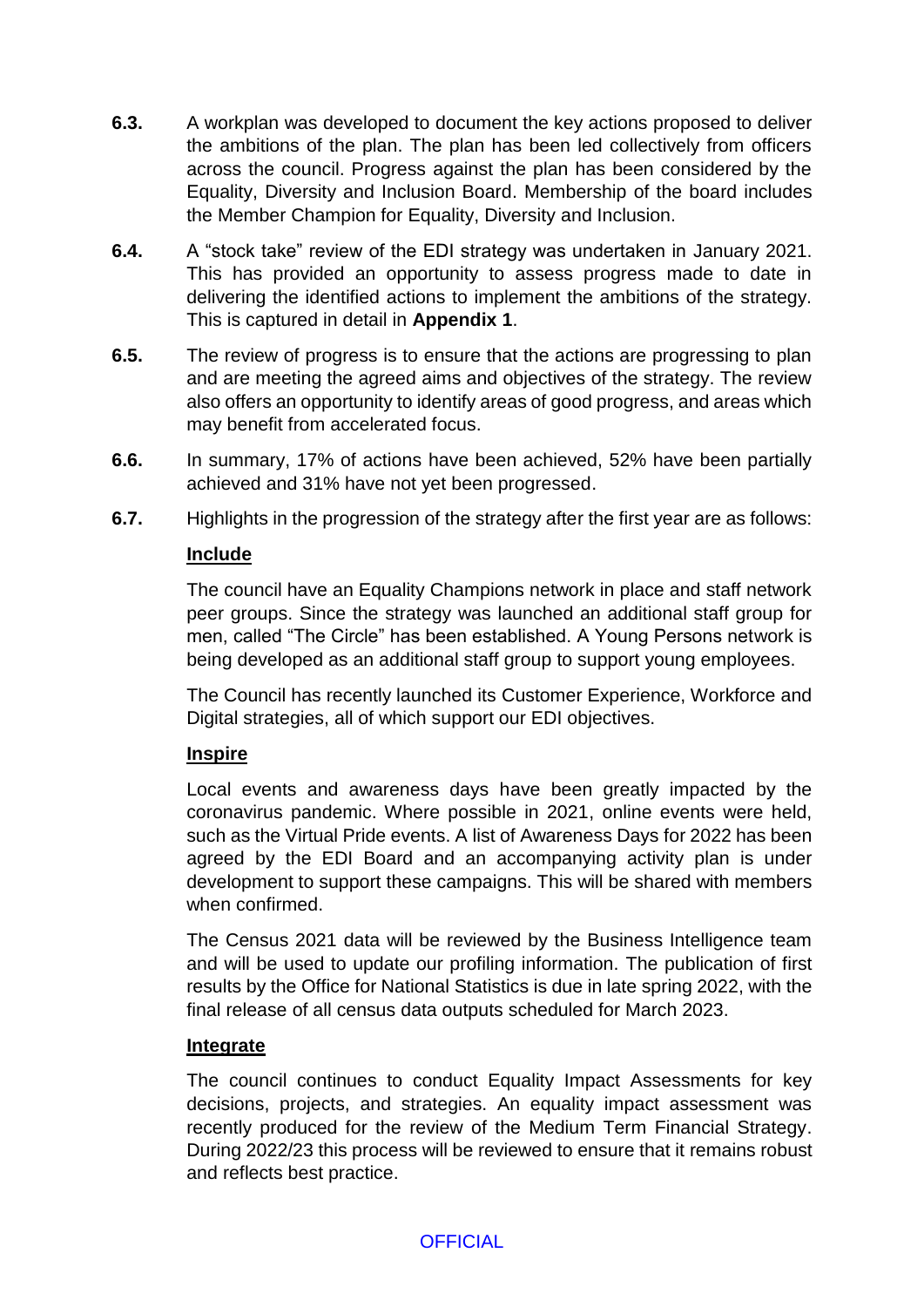# **Inform**

The council continues to offer a range of training and development activities to staff through its "Learning Lounge" system. Courses such as unconscious bias, helping disabled customers, supporting carers in the workplace, Time to Change and mental health awareness have taken place, and been fully booked, during 2021. An upcoming development will enable staff to create their own learning plan and use this to support their personal development review conversations.

## **Impact**

The council is committed to publishing an Annual Report on Equality, Diversity, and Inclusion. All of the data and intelligence gathered through progression of the strategy will be reported and published in 2022. This report will be presented to the Corporate Policy Committee.

**6.8.** The implementation of the EDI strategy has coincided with a period where the Council is continuing to respond to the coronavirus pandemic. The pandemic response continues to have significant impacts across service areas and available resources, this impact is reflected in the pace of progression during the first year of the strategy.

# **7. Consultation and Engagement**

**7.1.** Consultation was undertaken to inform the Equality, Diversity, and Inclusion Strategy in 2020/21. The outcome of the consultation can be found via the following link:

# **[Equality, Diversity and Inclusion Consultation Results](https://www.cheshireeast.gov.uk/pdf/Council-and-democracy/Consultations/Consultation-results/EDIReportFinal-final.pdf)**

**7.2** Consultation and engagement with the Equality, Diversity and Inclusion Board, to inform this report, took place in January 2021.

# **8. Implications**

## **8.1. Legal**

The strategy, and its associated workplan, have been developed in the context of our obligations under the Equality Act (2010) and the Public Sector Equality Duty.

The Public Sector Equality Duty (Equality Act 2010) requires the council to:

- Eliminate unlawful discrimination, harassment and victimisation and other conduct prohibited by the Equality Act 2010.
- Advance equality of opportunity between people who share a protected characteristic and those who do not.

# **OFFICIAL**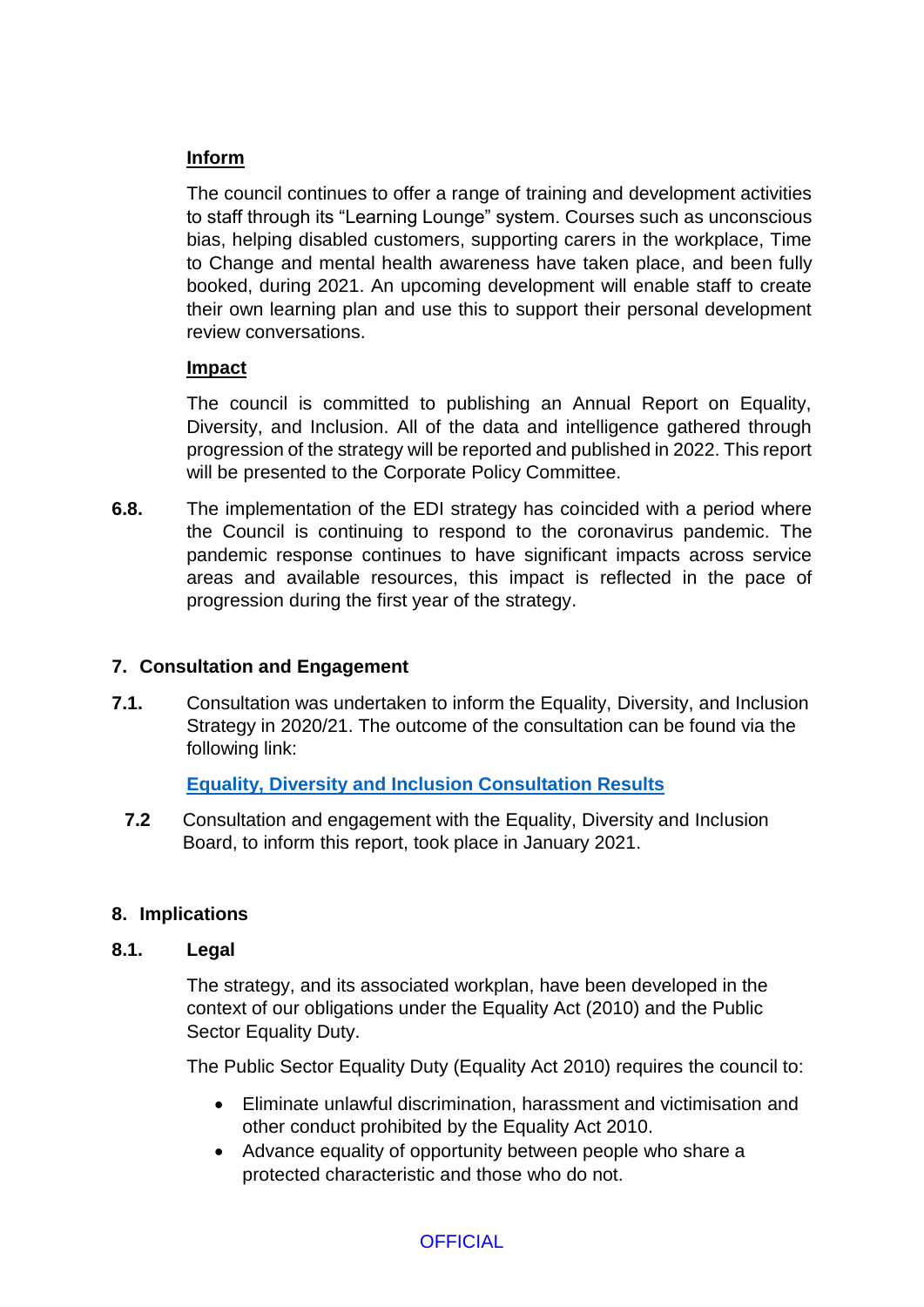Foster good relations between people who share a protected characteristic and those who do not.

## **8.2. Finance**

There are no direct financial implications of this report. Areas identified for acceleration will be subject to a Business Case being submitted, in order to provide any necessary funding.

## **8.3. Policy**

The equality, diversity and inclusion strategy is a key policy document for the council.

## **8.4. Equality**

The EDI strategy sets the vision and objectives for the council's approach to equality, diversity and inclusion.

## **8.5. Human Resources**

There are no direct human resources implications of this report.

## **8.6. Risk Management**

There are no key risks identified in relation to the Equality, Diversity, and Inclusion strategy. There have been some low-level risks identified in relation to the pace of progress. Risks continue to be managed by the EDI Board and mitigating actions developed to manage emerging risks.

## **8.7. Rural Communities**

The "integrate" objective of the EDI strategy focuses on delivering and promoting accessible services for all. Rural communities should be positively impacted by implementation of the strategy.

# **8.8. Children and Young People/Cared for Children**

Children and Young People and Cared for Children should be positively impacted by the implementation of the EDI strategy. They are particularly considered in relation to the "include" objective, which refers to "listen and involve all voices".

## **8.9. Public Health**

Progression of the EDI strategy promotes and supports public health. The strategy commits to strive to provide equal life opportunities for all residents. These include not only those with protected characteristics but also those who may be disadvantaged through socio-economic factors, such as employment opportunities, physical and mental health and access to educational opportunities.